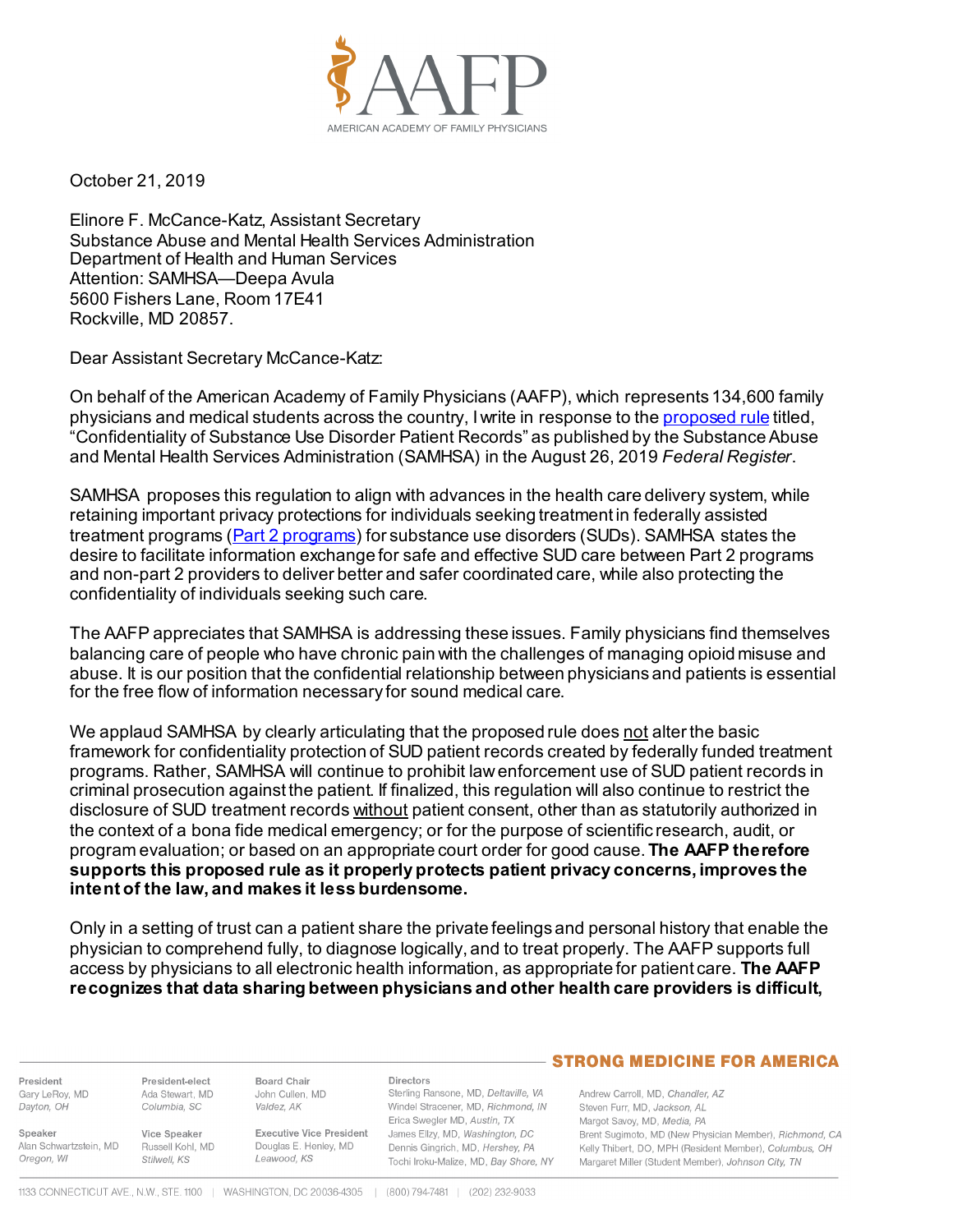Assistant Secretary McCance-Katz October 21, 2019 Page 2 of 3

## **particularly across state lines given differing state patient privacy/confidentiality requirements**.

Regarding the Data Segmentation for Privacy (DS4P) standard and the FHIR implementation guide for Consent2Share, SAMHSA believes these tools need further development. The AAFP agrees with technical standards to support practices to enable and manage the complex requirements around the privacy and security of these types of data. **We fully support SAMHSA's decision to not require these standards at this time.** We believe that these standards are not mature enough at this time to be required. The AAFP looks forward to maturation of these standards to dramatically reduce the burden on physicians and practices to manage the complex requirements to ensure appropriate confidentiality.

We applaud SAMHSA for seeking a greater degree of standardization. We urge SAMHSA to adhere to the AAFP's [policy](https://www.aafp.org/about/policies/all/patient-confidentiality.html) on Patient/Physician Confidentiality regarding the privacy of medical information:

- The right to privacy is personal and fundamental.
- Medical information maintained by physicians is privileged and should remain confidential.
- The patient should have a right of access to his/her medical records and be allowed to provide identifiable additional comments or corrections. The right of access is not absolute. For example, in rare cases where full and direct disclosure to the patient might harm the patient's mental and/or physical well-being, access may be extended to his/her designated representative, preferably a physician.
- The privacy of adolescent minors should be respected. Parents should not, in some circumstances, have unrestricted access to the adolescent's medical records. Confidentiality must be maintained particularly in areas where the adolescent has the legal right to give consent.
- Medical information may have legitimate purposes outside of the physician/patient relationship, such as, billing, quality improvement, quality assurance, population-based care, patient safety, etc. However, patients and physicians must authorize release of any personally identifiable information to other parties. Third party payer and self-insured employer policies and contracts should explicitly describe the patient information that may be released, the purpose of the information release, the party who will receive the information, and the time period limit for release. Policies and contracts should further prohibit secondary information release without specific patient and physician authorization.
- **Any disclosure of medical record information should be limited to information necessary to accomplish the purpose for which disclosure is made.** Physicians should be particularly careful to release only necessary and pertinent information when potentially inappropriate requests (e.g., "send photocopies of last five years of records") are received. Sensitive or privileged information may be excluded at the option of the physician unless the patient provides specific authorization for release. Duplication of the medical record by mechanical, digital, or other methods should not be allowed without the specific approval of the physician, taking into consideration applicable law.
- Disclosure may be made for use in conducting legal medical records audits provided that stringent safeguards to prevent release of individually identifiable information are maintained.
- Policy exceptions which permit medical records release within applicable law:
	- $\circ$  To another physician who is being consulted in connection with the treatment of the individual by the medical-care provider;